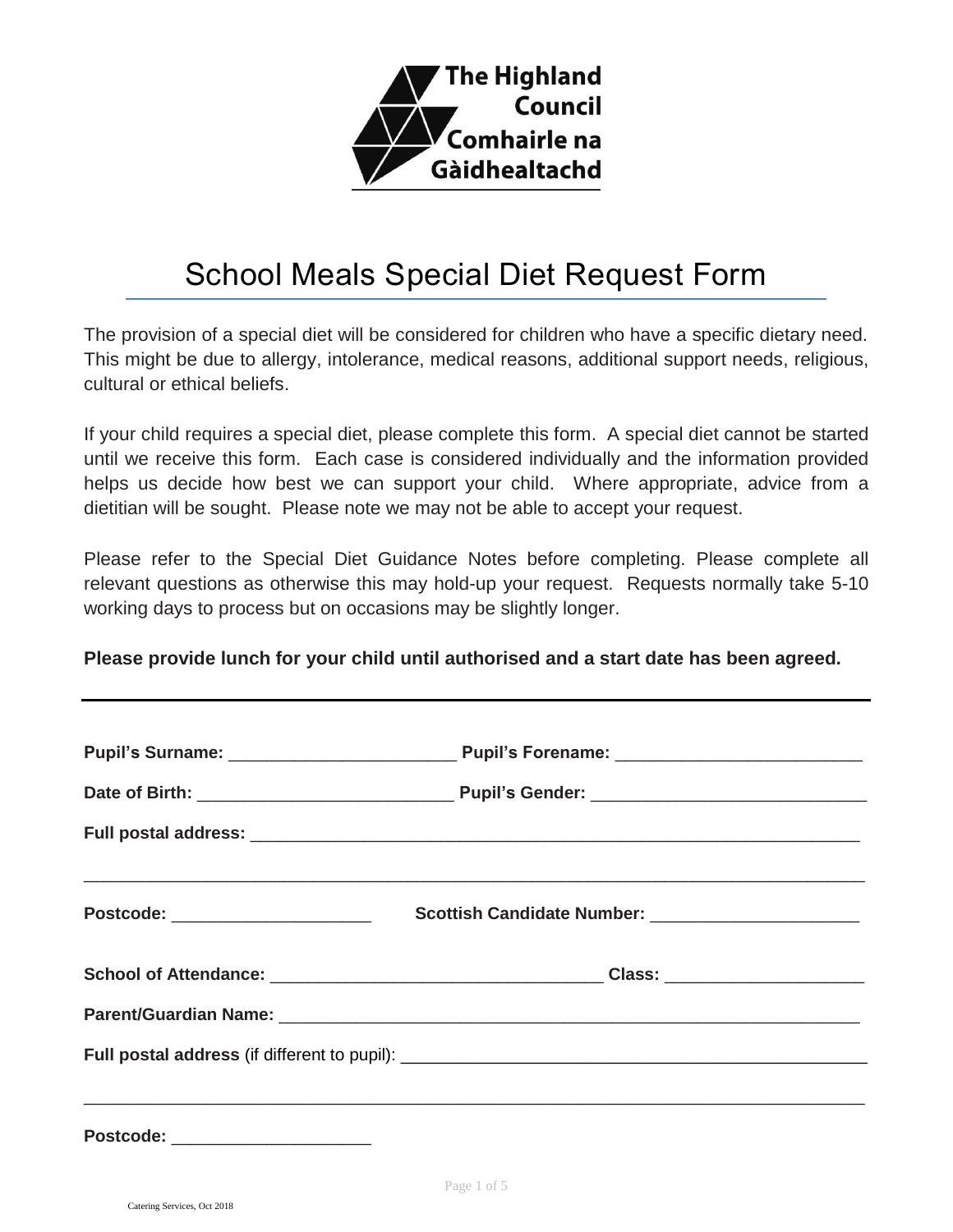| Daytime contact telephone number (including STD): ______________________________      |  |                     |                        |                 |  |
|---------------------------------------------------------------------------------------|--|---------------------|------------------------|-----------------|--|
|                                                                                       |  |                     |                        |                 |  |
|                                                                                       |  |                     |                        |                 |  |
| Reason for special diet: *Please see Guidance Notes for definition of Selective eater |  |                     |                        |                 |  |
| <b>Additional Support Needs</b>                                                       |  | Allergy/Intolerance | <b>Cultural belief</b> | <b>Diabetic</b> |  |
| <b>Ethical reasons</b>                                                                |  | Medical condition   | Religious belief       |                 |  |
| *Selective eater                                                                      |  |                     |                        |                 |  |
| Other reason, not listed above (please specify): _______________________________      |  |                     |                        |                 |  |
|                                                                                       |  |                     |                        |                 |  |

### **Does your child have any medical conditions we should know about?**

**Special diet to be provided. Please tick all relevant options.** 

## **Please note we offer a daily vegetarian option, so a special diet is not required.**

| Celery free   | Crustacean free   | Egg free                    | Fish free       |  |
|---------------|-------------------|-----------------------------|-----------------|--|
| Gluten free   | Lentil only free  | Lupin free                  | Milk/Dairy free |  |
| Mollusc free  | Mustard free      | Nut free                    | Peanut free     |  |
| Pork free     | Pulses (all) free | Sesame Seed free            | Soya free       |  |
| Sulphite free | Wheat only free   | <b>Texture modification</b> | Halal*          |  |

\_\_\_\_\_\_\_\_\_\_\_\_\_\_\_\_\_\_\_\_\_\_\_\_\_\_\_\_\_\_\_\_\_\_\_\_\_\_\_\_\_\_\_\_\_\_\_\_\_\_\_\_\_\_\_\_\_\_\_\_\_\_\_\_\_\_\_\_\_\_\_\_\_\_\_\_\_\_\_\_\_\_

If allergen **not** listed above, what substance(s) should be avoided? Please note this should **not** include foods your child simply dislikes.

\_\_\_\_\_\_\_\_\_\_\_\_\_\_\_\_\_\_\_\_\_\_\_\_\_\_\_\_\_\_\_\_\_\_\_\_\_\_\_\_\_\_\_\_\_\_\_\_\_\_\_\_\_\_\_\_\_\_\_\_\_\_\_\_\_\_\_\_\_\_\_\_\_\_\_\_\_\_\_\_\_

\_\_\_\_\_\_\_\_\_\_\_\_\_\_\_\_\_\_\_\_\_\_\_\_\_\_\_\_\_\_\_\_\_\_\_\_\_\_\_\_\_\_\_\_\_\_\_\_\_\_\_\_\_\_\_\_\_\_\_\_\_\_\_\_\_\_\_\_\_\_\_\_\_\_\_\_\_\_\_\_\_

\_\_\_\_\_\_\_\_\_\_\_\_\_\_\_\_\_\_\_\_\_\_\_\_\_\_\_\_\_\_\_\_\_\_\_\_\_\_\_\_\_\_\_\_\_\_\_\_\_\_\_\_\_\_\_\_\_\_\_\_\_\_\_\_\_\_\_\_\_\_\_\_\_\_\_\_\_\_\_\_\_

**Halal\***- please provide details: \_\_\_\_\_\_\_\_\_\_\_\_\_\_\_\_\_\_\_\_\_\_\_\_\_\_\_\_\_\_\_\_\_\_\_\_\_\_\_\_\_\_\_\_\_\_\_\_\_\_\_\_\_\_\_\_\_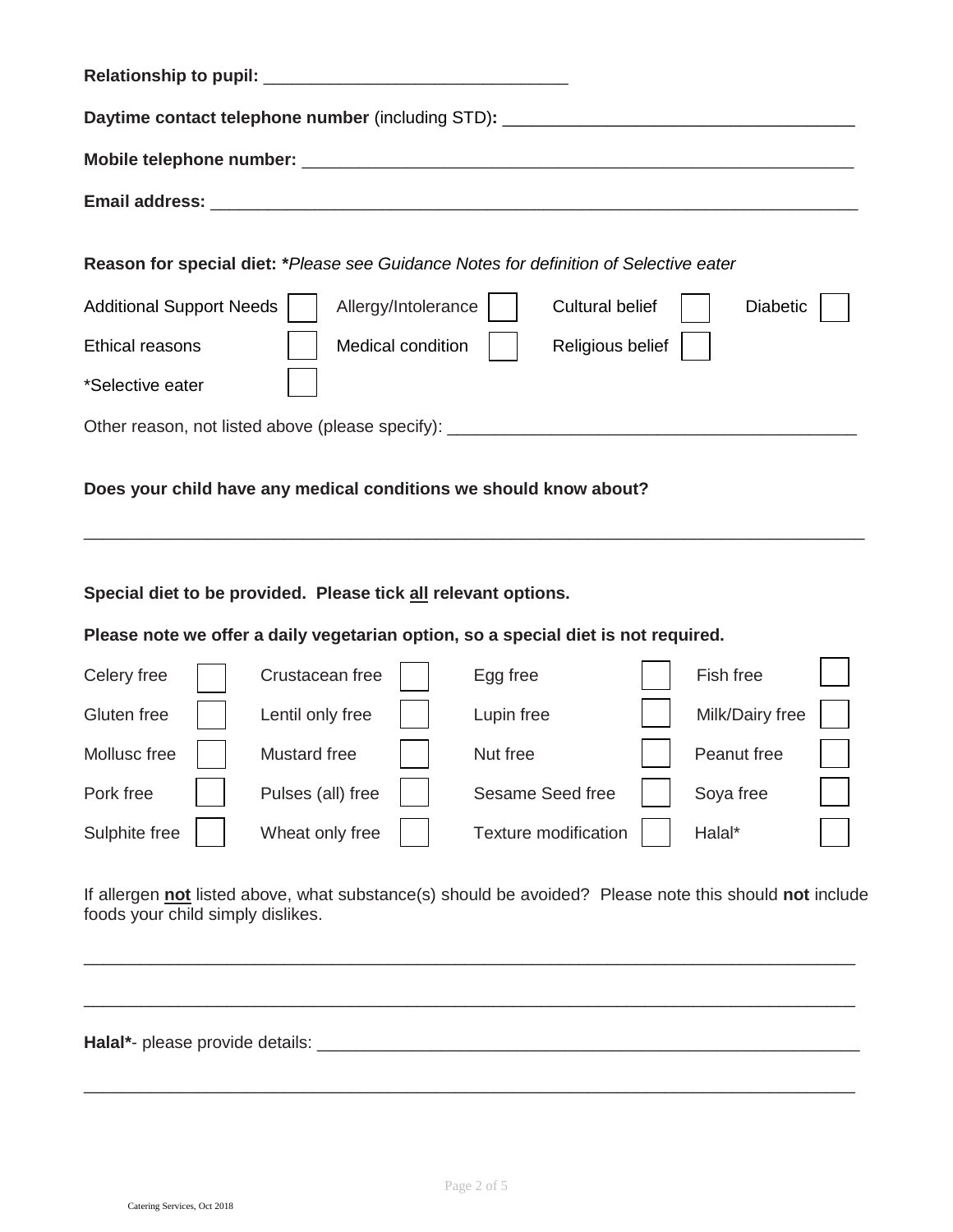**If some foods containing the offending allergen(s) can be included in your child's diet, please say what these foods are, and in what context they can be consumed, for e.g. eggs may be consumed in baking, or milk in puddings.**

\_\_\_\_\_\_\_\_\_\_\_\_\_\_\_\_\_\_\_\_\_\_\_\_\_\_\_\_\_\_\_\_\_\_\_\_\_\_\_\_\_\_\_\_\_\_\_\_\_\_\_\_\_\_\_\_\_\_\_\_\_\_\_\_\_\_\_\_\_\_\_\_\_\_\_\_\_\_\_\_\_\_

|     | stomach, rash, fever, choking?                                                       |
|-----|--------------------------------------------------------------------------------------|
|     |                                                                                      |
|     | How severe would the impact be if your child was to consume unsuitable food?         |
|     | Life threatening<br>Severe impact<br>Moderate impact                                 |
|     | Not known<br>No physical impact<br>Mild impact                                       |
|     | Does your child / the school hold an Epi-pen? Yes<br>No                              |
|     | How often would you like a special diet to be provided? (Please see Guidance Notes.) |
|     | Every day<br>4 days a week<br>3 days a week<br>2 days a week                         |
|     | Once a week                                                                          |
|     | Has this diet been advised by a GP or Consultant? (Please see Guidance Notes.)       |
| Yes | No                                                                                   |
|     | If yes, please provide the details:-                                                 |
|     |                                                                                      |
|     |                                                                                      |
|     |                                                                                      |
|     |                                                                                      |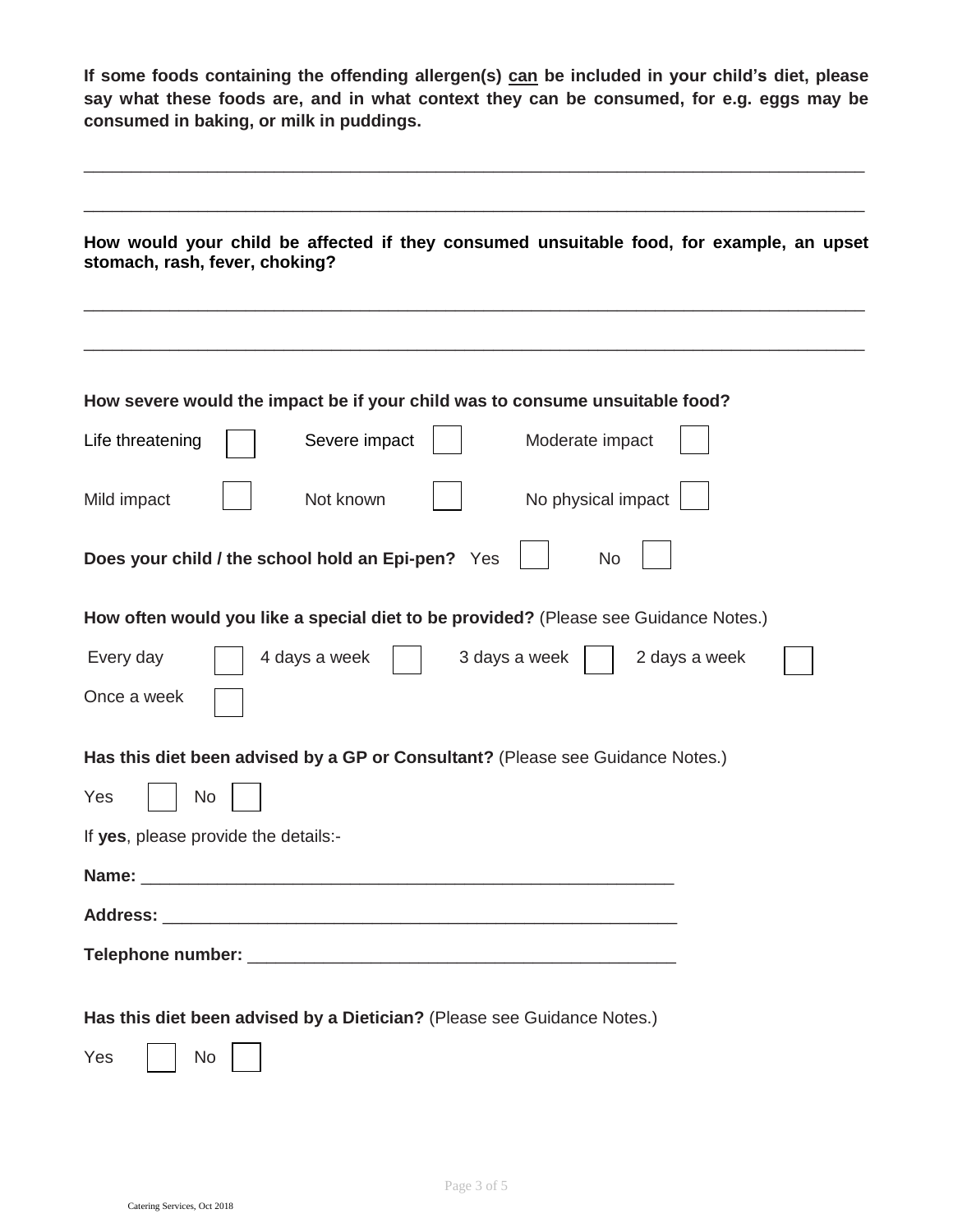| If yes, please provide details:-                                                                                                        |                                                                                               |  |
|-----------------------------------------------------------------------------------------------------------------------------------------|-----------------------------------------------------------------------------------------------|--|
|                                                                                                                                         |                                                                                               |  |
|                                                                                                                                         |                                                                                               |  |
|                                                                                                                                         |                                                                                               |  |
| Do you use any special dietary products at home?                                                                                        |                                                                                               |  |
|                                                                                                                                         |                                                                                               |  |
| Please add any additional information you feel may be helpful.                                                                          |                                                                                               |  |
|                                                                                                                                         |                                                                                               |  |
|                                                                                                                                         |                                                                                               |  |
|                                                                                                                                         | Our Privacy Notice, copy enclosed, provides more information about how we store and use data. |  |
|                                                                                                                                         | Please sign below to confirm you have read and understood our Privacy Statement.              |  |
|                                                                                                                                         |                                                                                               |  |
| I confirm the details provided on this form are correct.                                                                                |                                                                                               |  |
|                                                                                                                                         |                                                                                               |  |
| Please return the completed form to:                                                                                                    |                                                                                               |  |
| <b>Special Diets, Catering Services</b><br>The Highland Council<br><b>Ruthven House</b><br><b>Drummond Road</b><br>Inverness<br>IV2 4NZ |                                                                                               |  |
| Telephone: (01463) 644102                                                                                                               | Email: Special.Diets@highland.gov.uk                                                          |  |